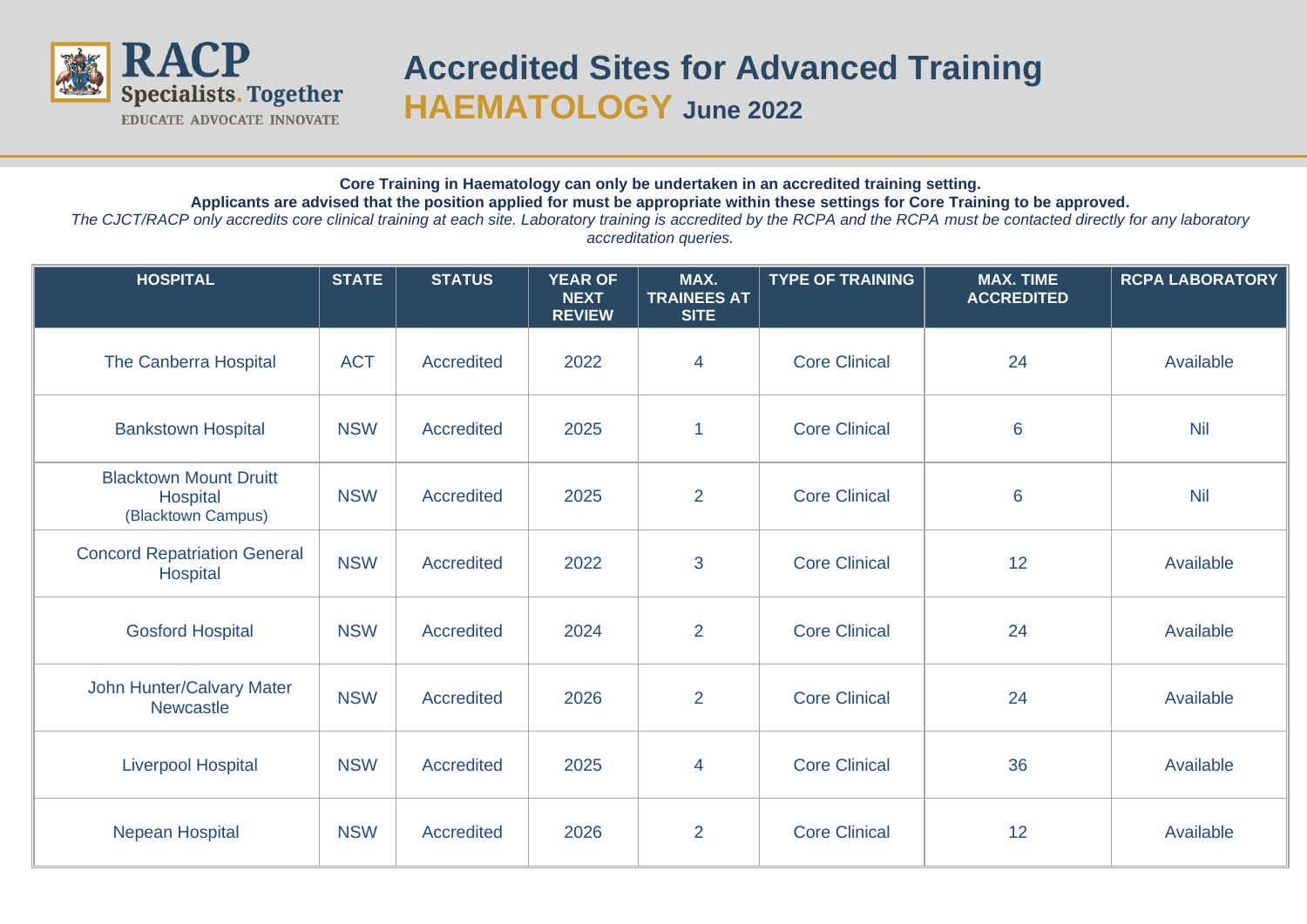| <b>HOSPITAL</b>                                                          | <b>STATE</b> | <b>STATUS</b>     | <b>YEAR OF</b><br><b>NEXT</b><br><b>REVIEW</b> | MAX.<br><b>TRAINEES AT</b><br><b>SITE</b> | <b>TYPE OF TRAINING</b> | <b>MAX. TIME</b><br><b>ACCREDITED</b> | <b>RCPA LABORATORY</b> |
|--------------------------------------------------------------------------|--------------|-------------------|------------------------------------------------|-------------------------------------------|-------------------------|---------------------------------------|------------------------|
| <b>Orange Health Service</b>                                             | <b>NSW</b>   | <b>Accredited</b> | 2024                                           | $\mathbf{1}$                              | <b>Core Clinical</b>    | 6                                     | <b>Nil</b>             |
| Port Macquarie Base Hospital                                             | <b>NSW</b>   | <b>Accredited</b> | 2024                                           | $\mathbf{1}$                              | <b>Core Clinical</b>    | 6                                     | Available              |
| The Prince of Wales Hospital                                             | <b>NSW</b>   | <b>Accredited</b> | 2022                                           | 3                                         | <b>Core Clinical</b>    | 12                                    | Available              |
| <b>Royal North Shore Hospital</b>                                        | <b>NSW</b>   | Accredited        | 2026                                           | 3                                         | <b>Core Clinical</b>    | 24                                    | Available              |
| <b>Royal Prince Alfred Hospital</b>                                      | <b>NSW</b>   | Accredited        | 2025                                           | $\overline{7}$                            | <b>Core Clinical</b>    | 24                                    | Available              |
| St George Hospital, NSW                                                  | <b>NSW</b>   | <b>Accredited</b> | 2025                                           | 3                                         | <b>Core Clinical</b>    | 24                                    | Available              |
| St Vincent's Hospital, NSW                                               | <b>NSW</b>   | <b>Accredited</b> | 2026                                           | $\mathbf{1}$                              | <b>Core Clinical</b>    | 24                                    | Available              |
| <b>Westmead Hospital</b>                                                 | <b>NSW</b>   | <b>Accredited</b> | 2025                                           | 6                                         | <b>Core Clinical</b>    | 12                                    | Available              |
| <b>Wollongong Hospital</b>                                               | <b>NSW</b>   | Accredited        | 2024                                           | $\overline{2}$                            | <b>Core Clinical</b>    | 6                                     | Available              |
| Royal Darwin Hospital (Adult)<br>Joint RACP/RCPA Haematology<br>training | <b>NT</b>    | <b>Accredited</b> | 2023                                           | $\overline{2}$                            | <b>Core Clinical</b>    | 12                                    | Available              |
| Royal Darwin Hospital (Adult)<br>Clinical Haematology training           | <b>NT</b>    | <b>Accredited</b> | 2023                                           | $\overline{2}$                            | <b>Core Clinical</b>    | 24                                    | n/a                    |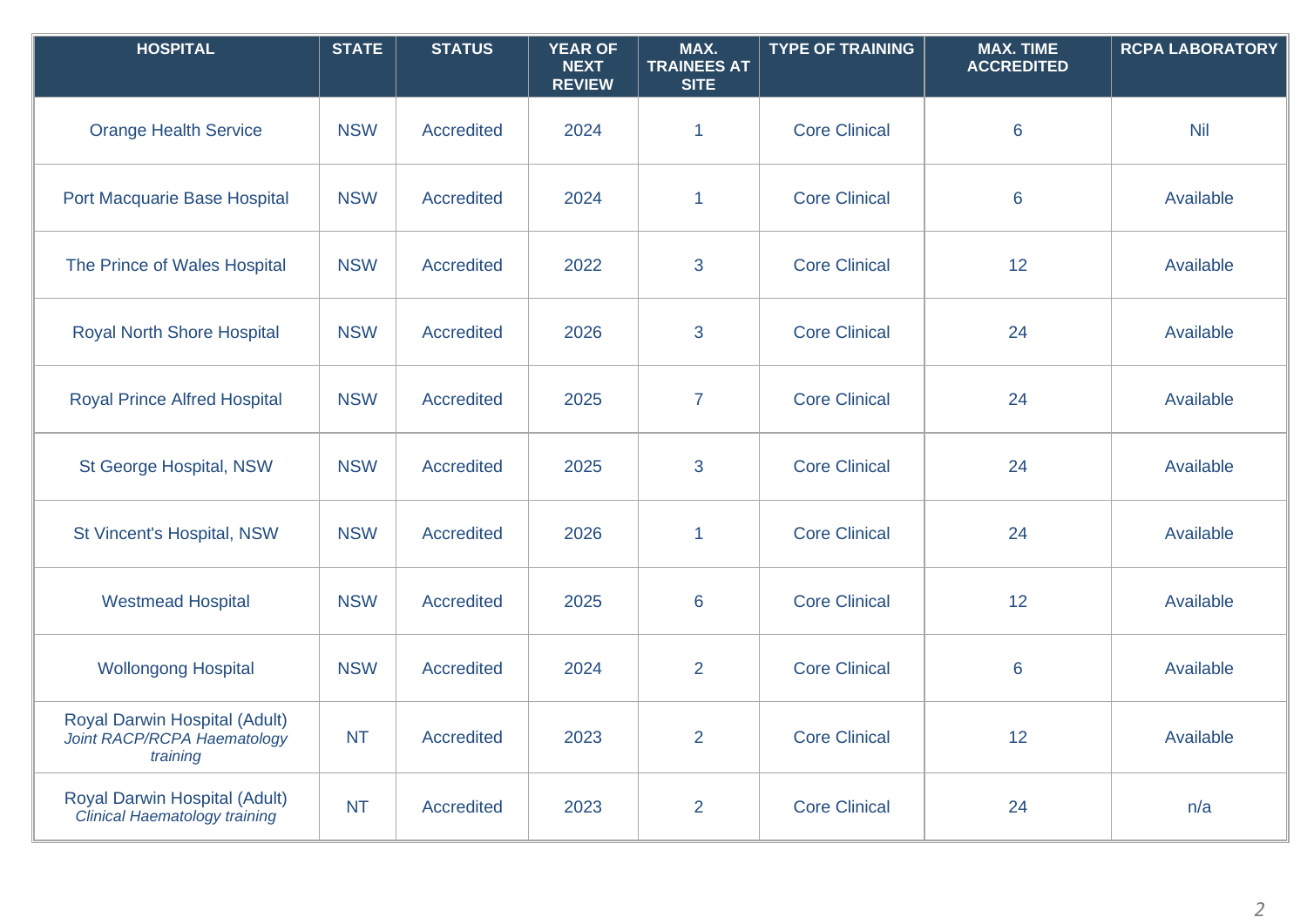| <b>HOSPITAL</b>                                                                                         | <b>STATE</b> | <b>STATUS</b>     | <b>YEAR OF</b><br><b>NEXT</b><br><b>REVIEW</b> | MAX.<br><b>TRAINEES AT</b><br><b>SITE</b> | <b>TYPE OF TRAINING</b> | <b>MAX. TIME</b><br><b>ACCREDITED</b> | <b>RCPA LABORATORY</b> |
|---------------------------------------------------------------------------------------------------------|--------------|-------------------|------------------------------------------------|-------------------------------------------|-------------------------|---------------------------------------|------------------------|
| <b>Cairns Hospital</b>                                                                                  | <b>QLD</b>   | <b>Accredited</b> | 2022                                           | $\mathbf 1$                               | <b>Core Clinical</b>    | 12                                    | Available              |
| <b>Gold Coast University Hospital</b>                                                                   | <b>QLD</b>   | Provisional       | 2022                                           | $\overline{2}$                            | <b>Core Clinical</b>    | 12                                    | Available              |
| <b>Greenslopes Private Hospital</b>                                                                     | <b>QLD</b>   | <b>Accredited</b> | 2022                                           | $\mathbf{1}$                              | <b>Core Clinical</b>    | 6                                     | <b>Nil</b>             |
| <b>Mater Adult Hospital</b>                                                                             | <b>QLD</b>   | <b>Accredited</b> | 2022                                           | $\mathbf{1}$                              | <b>Core Clinical</b>    | 12                                    | Available              |
| <b>Princess Alexandra Hospital</b>                                                                      | <b>QLD</b>   | <b>Accredited</b> | 2026                                           | $\overline{4}$                            | <b>Core Clinical</b>    | 24                                    | Available              |
| Royal Brisbane & Women's<br>Hospital                                                                    | <b>QLD</b>   | <b>Accredited</b> | 2023                                           | 4.5                                       | <b>Core Clinical</b>    | 24                                    | Available              |
| <b>Sunshine Coast University Hospital</b>                                                               | <b>QLD</b>   | <b>Accredited</b> | 2024                                           | $\mathbf{1}$                              | <b>Core Clinical</b>    | $6\phantom{1}6$                       | <b>Nil</b>             |
| <b>Toowoomba Base Hospital</b>                                                                          | <b>QLD</b>   | <b>Accredited</b> | 2024                                           | $\mathbf{1}$                              | <b>Core Clinical</b>    | 6                                     | Available              |
| <b>Townsville Hospital</b>                                                                              | <b>QLD</b>   | <b>Accredited</b> | 2022                                           | $\mathbf{1}$                              | <b>Core Clinical</b>    | 24                                    | Available              |
| <b>Central Adelaide Local Health</b><br>Network (Royal Adelaide Hospital<br>& Queen Elizabeth Hospital) | <b>SA</b>    | <b>Accredited</b> | 2022                                           | 4                                         | <b>Core Clinical</b>    | 36                                    | Available              |
| <b>Flinders Medical Centre</b>                                                                          | <b>SA</b>    | Accredited        | 2022                                           | $\star\star$                              | <b>Core Clinical</b>    | 24                                    | Available              |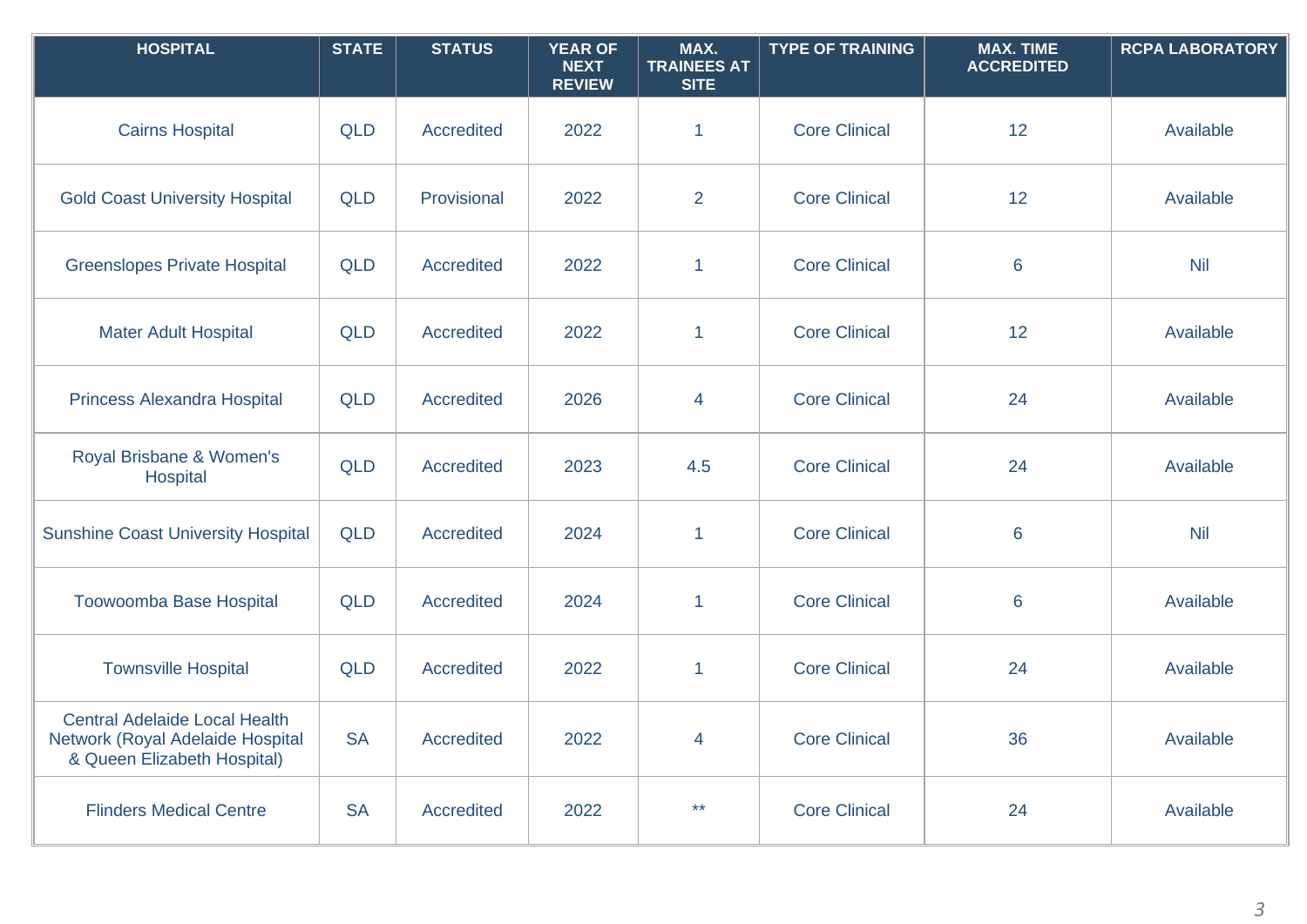| <b>HOSPITAL</b>                                       | <b>STATE</b> | <b>STATUS</b>     | <b>YEAR OF</b><br><b>NEXT</b><br><b>REVIEW</b> | MAX.<br><b>TRAINEES AT</b><br><b>SITE</b> | <b>TYPE OF TRAINING</b> | <b>MAX. TIME</b><br><b>ACCREDITED</b> | <b>RCPA LABORATORY</b> |
|-------------------------------------------------------|--------------|-------------------|------------------------------------------------|-------------------------------------------|-------------------------|---------------------------------------|------------------------|
| <b>Royal Hobart Hospital</b>                          | <b>TAS</b>   | <b>Accredited</b> | 2024                                           | $\overline{2}$                            | <b>Core Clinical</b>    | 12                                    | Available              |
| <b>Launceston General Hospital</b>                    | <b>TAS</b>   | <b>Accredited</b> | 2022                                           | $\mathbf{1}$                              | <b>Core Clinical</b>    | 12                                    | Available              |
| Albury Wodonga Hospital                               | <b>VIC</b>   | <b>Accredited</b> | 2022                                           | $\mathbf{1}$                              | <b>Core Clinical</b>    | $6\phantom{1}6$                       | <b>Nil</b>             |
| <b>Alfred Hospital</b>                                | <b>VIC</b>   | <b>Accredited</b> | 2022                                           | 5                                         | <b>Core Clinical</b>    | 24                                    | <b>Nil</b>             |
| <b>Austin Health</b>                                  | <b>VIC</b>   | <b>Accredited</b> | 2024                                           | 5                                         | <b>Core Clinical</b>    | 12                                    | Available              |
| <b>Box Hill Hospital</b>                              | <b>VIC</b>   | <b>Accredited</b> | 2022                                           | $\overline{2}$                            | <b>Core Clinical</b>    | 12                                    | Available              |
| <b>Cabrini Hospital</b>                               | <b>VIC</b>   | <b>Accredited</b> | 2023                                           | $\mathbf{1}$                              | <b>Core Clinical</b>    | $6\phantom{1}6$                       | Available              |
| <b>Epworth Freemasons Hospital</b>                    | <b>VIC</b>   | <b>Accredited</b> | 2027                                           | $\overline{2}$                            | <b>Core Clinical</b>    | $6\phantom{1}6$                       | <b>Nil</b>             |
| <b>Epworth Richmond</b>                               | <b>VIC</b>   | <b>Accredited</b> | 2027                                           | $\overline{2}$                            | <b>Core Clinical</b>    | $6\phantom{1}6$                       | <b>Nil</b>             |
| <b>University Hospital Geelong</b><br>(Barwon Health) | <b>VIC</b>   | <b>Accredited</b> | 2026                                           | $\overline{2}$                            | <b>Core Clinical</b>    | 12                                    | <b>Nil</b>             |
| <b>Monash Health</b>                                  | <b>VIC</b>   | <b>Accredited</b> | 2024                                           | 3                                         | <b>Core Clinical</b>    | 12                                    | Available              |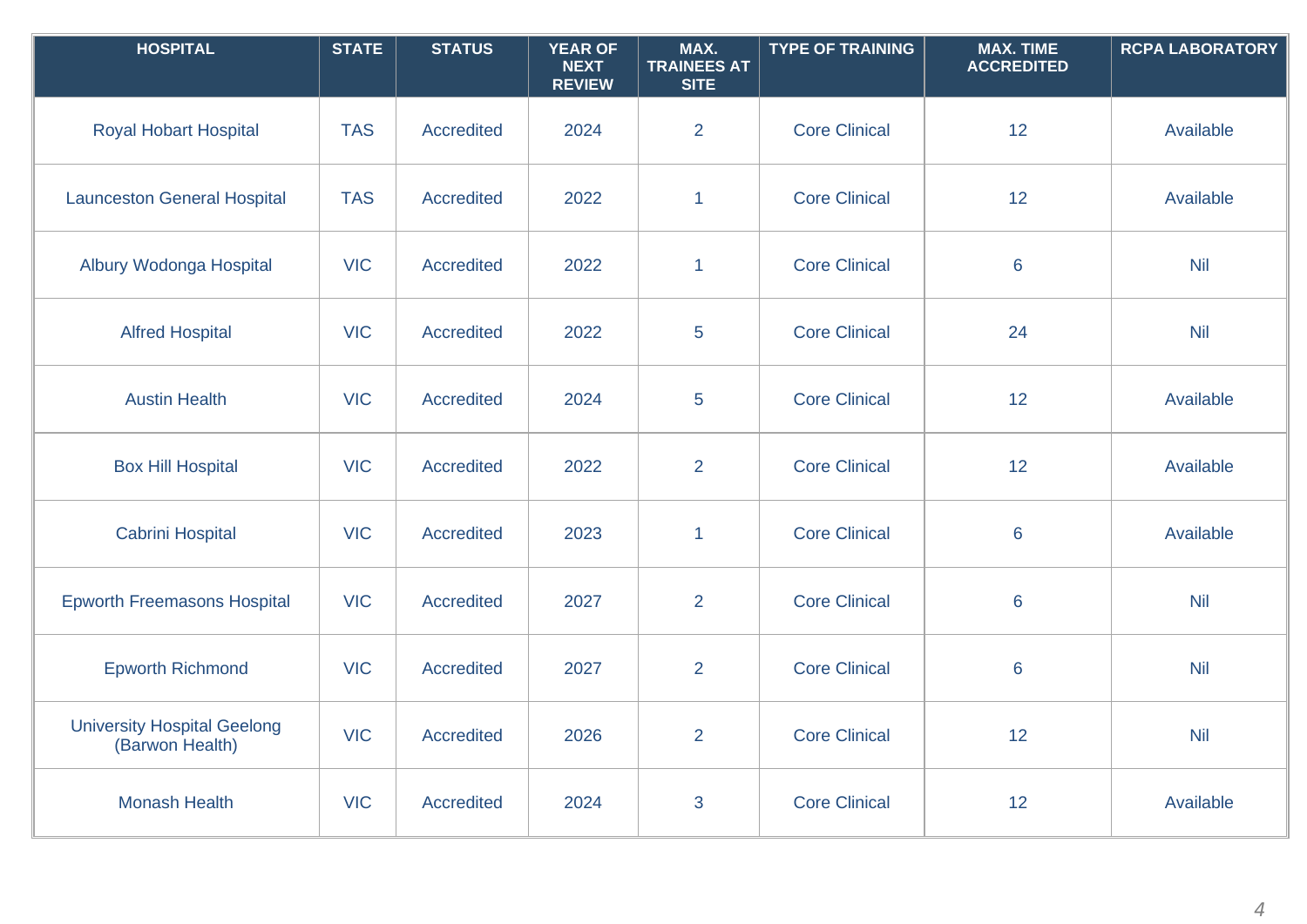| <b>HOSPITAL</b>                                                  | <b>STATE</b> | <b>STATUS</b>     | <b>YEAR OF</b><br><b>NEXT</b><br><b>REVIEW</b> | MAX.<br><b>TRAINEES AT</b><br><b>SITE</b> | <b>TYPE OF TRAINING</b> | <b>MAX. TIME</b><br><b>ACCREDITED</b> | <b>RCPA LABORATORY</b> |
|------------------------------------------------------------------|--------------|-------------------|------------------------------------------------|-------------------------------------------|-------------------------|---------------------------------------|------------------------|
| The Northern Hospital                                            | <b>VIC</b>   | <b>Accredited</b> | 2023                                           | $\mathbf{1}$                              | <b>Core Clinical</b>    | 12                                    | Available              |
| Peninsula Health                                                 | <b>VIC</b>   | <b>Accredited</b> | 2026                                           | $\mathbf{1}$                              | <b>Core Clinical</b>    | $6\phantom{1}6$                       | Available              |
| <b>Peter MacCallum Cancer</b><br>Centre/Royal Melbourne Hospital | <b>VIC</b>   | <b>Accredited</b> | 2027                                           | 9                                         | <b>Core Clinical</b>    | 24                                    | Available              |
| <b>St Vincent's Hospital</b>                                     | <b>VIC</b>   | <b>Accredited</b> | 2027                                           | $\overline{2}$                            | <b>Core Clinical</b>    | 24                                    | Available              |
| <b>Sunshine Hospital</b>                                         | <b>VIC</b>   | <b>Accredited</b> | 2022                                           | $\mathbf{1}$                              | <b>Core Clinical</b>    | 12                                    | Available              |
| <b>Fiona Stanley Hospital</b>                                    | <b>WA</b>    | Accredited        | 2023                                           | $\overline{4}$                            | <b>Core Clinical</b>    | 36                                    | Available              |
| <b>Royal Perth Hospital</b>                                      | <b>WA</b>    | <b>Accredited</b> | 2023                                           | $\mathbf{1}$                              | <b>Core Clinical</b>    | $6\phantom{1}6$                       | Available              |
| <b>Sir Charles Gairdner Hospital</b>                             | <b>WA</b>    | <b>Accredited</b> | 2022                                           | 5                                         | <b>Core Clinical</b>    | 12                                    | Available              |